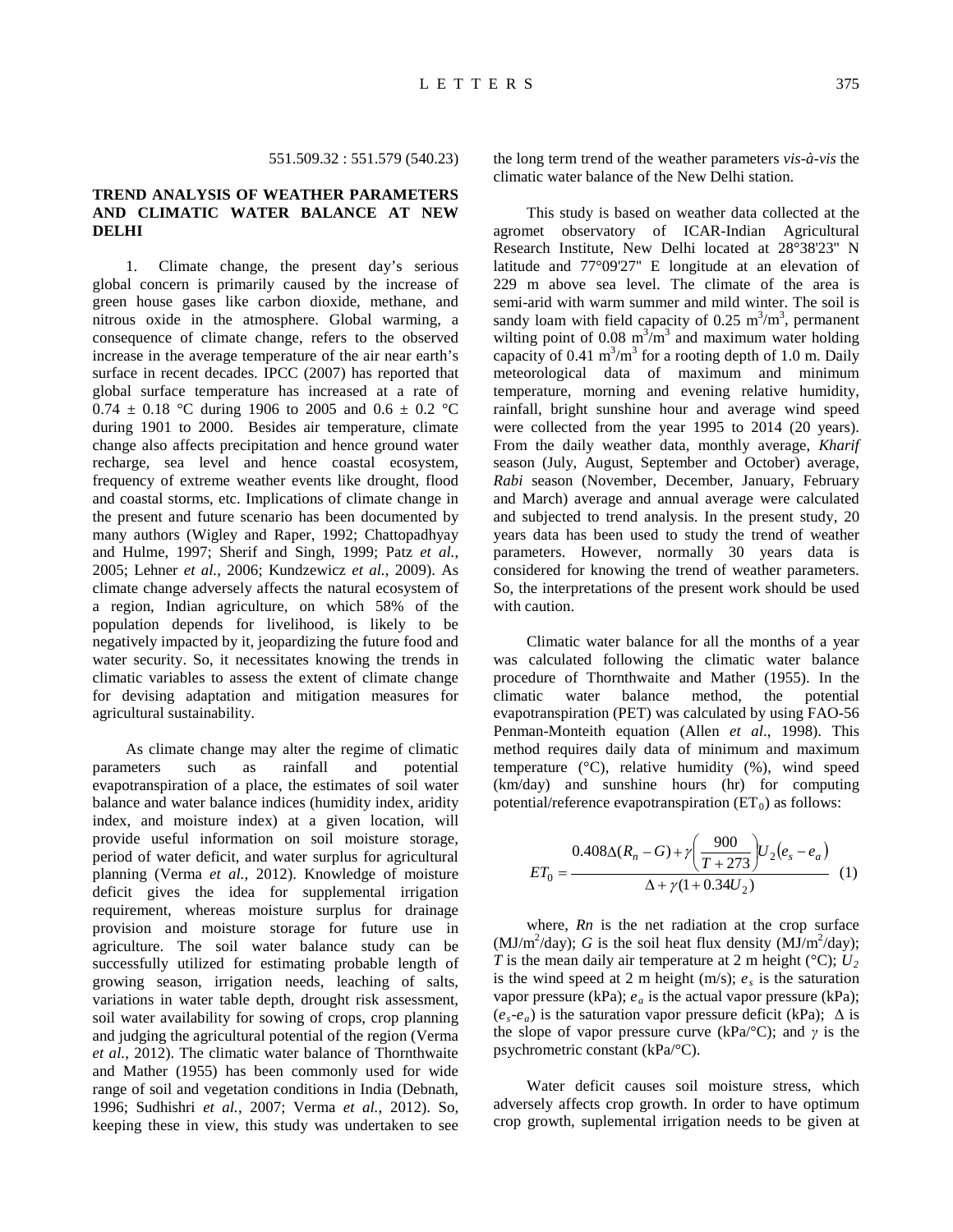the appropriate time. Similarly, water surplus results in waterlogging and hence aeration stress to plant and poor crop growth. So, water surplus requires provision of proper drainage for optimum growth of plants. In this paper, water surplus and deficit was calculated on monthly basis for crop planning.

The Mann-Kendall test statistic *S* was calculated using the formula:

$$
S = \sum_{k=1}^{n-1} \sum_{j=k+1}^{n} \text{sgn}(x_j - x_k)
$$
 (2)

where,  $x_i$  and  $x_k$  are the annual values or parameters in years *j* and *k*, *j* > *k*, respectively and sgn( $x_i$  -  $x_k$ ) is 1 if  $x_i - x_k > 0$ ; 0 if  $x_i - x_k = 0$  and  $-1$  if  $x_i - x_k < 0$ .

If  $n$  is  $\leq 9$ , the absolute value of S is compared directly to the theoretical distribution of S derived by Mann and Kendall (Gilbert, 1987). At certain probability level,  $H_0$  is rejected in favour of  $H_1$ , if the absolute value of S equals or exceeds a specified value  $S_{\alpha/2}$ , where  $S_{\alpha/2}$  is the smallest *S* which has the probability less than α/2 to appear in case of no trend. A positive or negative value of *S* indicates an upward or downward trend, respectively.

For  $n \geq 10$ , the statistic *S* is approximately normally distributed with zero mean and variance Var(s) as follows:

$$
Var(S) = \frac{1}{18} [n(n-1)(2n+5)]
$$
 (3)

The standardized test statistic Z is *VAR*(*S*)  $\frac{S-1}{\sqrt{S}}$  if S>0,

0 if S=0 and 
$$
\frac{S+1}{\sqrt{VAR(S)}}
$$
 if S<0.

The presence of a statistically significant trend is evaluated using the *Z* value. A positive or negative value of *Z* indicates an upward or downward trend, respectively. The statistic *Z* has a normal distribution. To test for either an upward or downward monotone trend (a two-tailed test) at  $\alpha$  level of significance, H<sub>0</sub> is rejected if the absolute value of *Z* is greater than  $Z_{1-\alpha/2}$ , where  $Z_{1-\alpha/2}$  is obtained from the standard normal cumulative distribution tables.

To estimate true slope (change per unit year) within the time series, Sen's nonparametric method (Sen, 1968) is used where the trend is assumed to be linear. The

magnitude of the trend is predicted by the Sen's estimator. The slope is calculated by the equation:

$$
Q_i = \frac{x_j - x_k}{j - k}
$$
 for  $i = 1, 2, ..., N$ 

where,  $x_i$  and  $x_k$  are data values at times *j* and *k* (*j*>*k*), respectively. The median of these estimates is Sen's estimator of slope. A positive or negative value of  $Q_i$ indicates an increasing or decreasing trend, respectively.

The mean monthly maximum, minimum and mean temperature (°C), morning, evening and mean relative humidity (%), bright sunshine hours (h), monthly rainfall (mm), Potential/Reference evapotranspiration (mm/day) and average wind speed (km/hr) are presented in Table 1. It was observed that May was the hottest month whereas January was the coldest month during the study period. Summer (April, May and June) season was drier compared to *Kharif* (July, August, September and October) and *Rabi* (November, December, January, February and March) season as indicated by lower relative humidity. Summer season also showed higher number of bright sunshine hour and average wind speed. The higher pan evaporation in April, May and June seems to be related to the higher temperature, lower humidity, more number of bright sunshine hour and higher average wind speed in these months.

The mean annual maximum temperature ranged between 29.38 to 31.59 °C with an average value of  $30.86 \pm 0.55$  °C for the period 1995 to 2014 (Table 2). The Mann-Kendall trend analysis showed that test Z was  $+0.292$  and Sen's slope estimator was  $+0.006$ , which indicated that mean annual maximum temperature increased at the rate of 0.006 °C per year for the period under study. However, the rate of increase of mean annual maximum temperature was not significant at 90% confidence level. The mean *Kharif* maximum temperature varied between 32.37 to 34.74 °C with a mean value of 33.54  $\pm$  0.68 °C (Table 2). The trend analysis of mean maximum *Kharif* temperature showed that it increased  $(Z = +0.876)$  at the rate of 0.027 °C per year for the period of study. Similar to mean annual maximum temperature, the increasing trend of mean *Kharif* maximum temperature was not significant at 90 % confidence level. The mean *Rabi* maximum temperature varied between 23.22 to 25.46 °C with a mean value of 24.34  $\pm$  0.67 °C. The mean *Rabi* maximum temperature decreased  $(Z = -0.490)$  non-significantly (90% confidence level) at the rate  $0.022$  °C per year as depicted by Sen's slope estimator (Table 2). The annual, *Kharif* and *Rabi* maximum temperature showed least variation with CV of 1.80, 2.03 and 2.76 %, respectively (Table 2).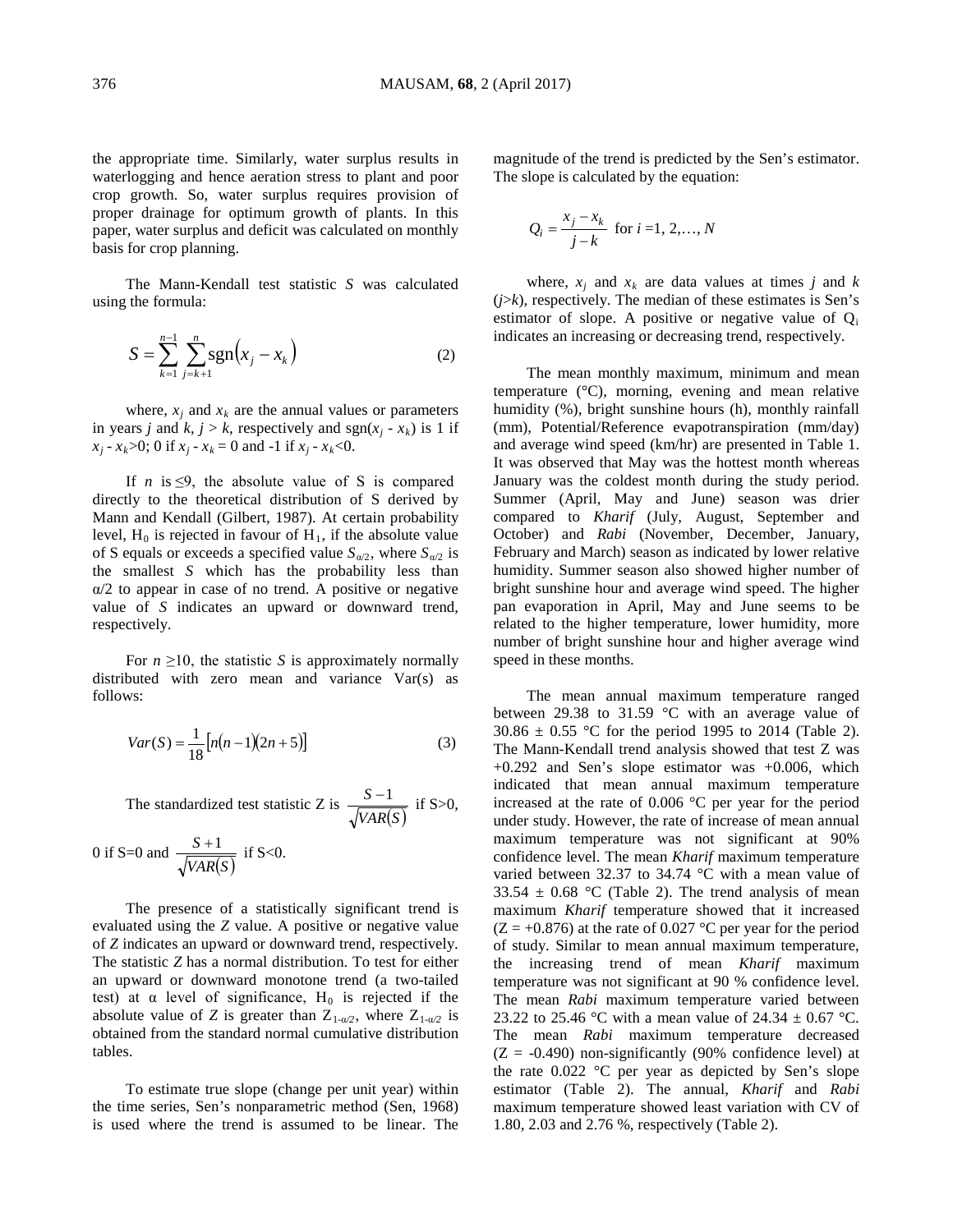### **Mean monthly values of meteorological parameters during the period of study (1995-2014)**

| Month      | Mean<br>monthly | Mean<br>monthly<br>Tmax $(^{\circ}C)$ Tmin $(^{\circ}C)$ | Mean<br>monthly<br>$T({}^{\circ}C)$ | Mean<br>monthly<br>$RH$ max $(\%)$ | Mean<br>monthly<br>$RH$ min $(\%)$ | $RH$ $(\% )$ | Mean Mean monthly Total monthly<br>monthly bright sunshine<br>hours (h) | rainfall<br>(mm) | Mean<br>monthly PET<br>(mm/day) | Mean monthly<br>Average wind<br>speed (km/hr) |
|------------|-----------------|----------------------------------------------------------|-------------------------------------|------------------------------------|------------------------------------|--------------|-------------------------------------------------------------------------|------------------|---------------------------------|-----------------------------------------------|
| Jan        | 19.1            | 6.1                                                      | 12.6                                | 91.2                               | 55.2                               | 73.2         | 4.2                                                                     | 17.1             | 1.66                            | 3.2                                           |
| Feb        | 23.2            | 9.0                                                      | 16.1                                | 87.9                               | 46.3                               | 67.1         | 6.0                                                                     | 25.7             | 2.57                            | 3.9                                           |
| Mar        | 29.4            | 13.7                                                     | 21.5                                | 80.7                               | 37.0                               | 58.8         | 7.6                                                                     | 15.4             | 3.97                            | 3.9                                           |
| Apr        | 36.4            | 19.3                                                     | 27.9                                | 62.6                               | 30.6                               | 46.6         | 8.3                                                                     | 8.0              | 5.57                            | 4.4                                           |
| May        | 39.6            | 24.4                                                     | 32.0                                | 58.7                               | 33.4                               | 46.1         | 7.5                                                                     | 38.0             | 6.57                            | 5.7                                           |
| Jun        | 38.6            | 26.8                                                     | 32.7                                | 66.7                               | 44.3                               | 55.5         | 6.2                                                                     | 80.9             | 6.35                            | 6.3                                           |
| July       | 34.9            | 26.8                                                     | 30.9                                | 81.9                               | 64.8                               | 73.4         | 4.6                                                                     | 198.7            | 4.87                            | 4.6                                           |
| Aug        | 33.5            | 26.1                                                     | 29.8                                | 84.5                               | 68.6                               | 76.5         | 4.8                                                                     | 209.7            | 4.39                            | 3.8                                           |
| Sept       | 33.5            | 24.0                                                     | 28.7                                | 83.7                               | 60.1                               | 71.9         | 6.5                                                                     | 113.7            | 4.30                            | 3.7                                           |
| Oct        | 32.3            | 17.8                                                     | 24.8                                | 83.9                               | 41.4                               | 62.7         | 6.9                                                                     | 21.9             | 3.32                            | 2.3                                           |
| <b>Nov</b> | 27.5            | 11.3                                                     | 19.5                                | 86.1                               | 41.5                               | 63.9         | 5.4                                                                     | 13.7             | 2.11                            | 2.0                                           |
| Dec        | 22.1            | 7.0                                                      | 14.5                                | 89.5                               | 47.9                               | 68.7         | 4.1                                                                     | 7.8              | 1.60                            | 2.5                                           |

(Tmax: Maximum temperature, Tmin: Minimum temperature, RHmax: Maximum relative humidity, RHmin : Minimum relative humidity, PET: Potential evapotranspiration)

#### **TABLE 2**

**Descriptive statistics and trend analysis of maximum and minimum temperature** (°C)

| <b>Statistics</b> |                               | Annual                        |                            |                               | Kharif                        |                            | Rabi                          |                               |                            |
|-------------------|-------------------------------|-------------------------------|----------------------------|-------------------------------|-------------------------------|----------------------------|-------------------------------|-------------------------------|----------------------------|
|                   | Maximum<br>temp $(^{\circ}C)$ | Minimum<br>temp $(^{\circ}C)$ | Mean temp<br>$(^{\circ}C)$ | Maximum<br>temp $(^{\circ}C)$ | Minimum<br>temp $(^{\circ}C)$ | Mean temp<br>$(^{\circ}C)$ | Maximum<br>temp $(^{\circ}C)$ | Minimum<br>temp $(^{\circ}C)$ | Mean temp<br>$(^{\circ}C)$ |
| Minimum           | 29.38                         | 17.11                         | 23.24                      | 32.37                         | 22.74                         | 27.88                      | 23.22                         | 7.96                          | 16.06                      |
| Maximum           | 31.59                         | 18.48                         | 25.04                      | 34.74                         | 24.89                         | 29.70                      | 25.46                         | 10.61                         | 17.56                      |
| Mean              | 30.86                         | 17.72                         | 24.27                      | 33.54                         | 23.68                         | 28.55                      | 24.34                         | 9.48                          | 16.93                      |
| <b>SD</b>         | 0.55                          | 0.44                          | 0.45                       | 0.68                          | 0.55                          | 0.48                       | 0.67                          | 0.67                          | 0.48                       |
| <b>CV</b>         | 1.80                          | 2.50                          | 1.87                       | 2.03                          | 2.32                          | 1.68                       | 2.76                          | 7.08                          | 2.83                       |
| N                 | 20                            | 20                            | 20                         | 20                            | 20                            | 20                         | 19                            | 19                            | 19                         |
| Z Test            | $+0.292$                      | $-0.811$                      | $+0.357$                   | $+0.876$                      | $-1.655$                      | $+0.422$                   | $-0.490$                      | $-0.280$                      | $-0.070$                   |
| Sen's slope       | $+0.006$                      | $-0.014$                      | 0.003                      | $+0.027$                      | $-0.032$                      | 0.006                      | $-0.022$                      | $-0.019$                      | $-0.008$                   |
| Trend             | Increase                      | Decrease                      | Increase                   | Increase                      | Decrease                      | Increase                   | Decrease                      | Decrease                      | Decrease                   |
| Significance      | <b>NS</b>                     | <b>NS</b>                     | <b>NS</b>                  | <b>NS</b>                     | 0.1                           | NS.                        | <b>NS</b>                     | NS                            | <b>NS</b>                  |

However, the mean annual minimum temperature varied between 17.11 to 18.48 °C with a mean value of  $17.72 \pm 0.44$  °C (Table 2). The trend analysis test showed that the mean annual minimum temperature decreased  $(Z = -0.811)$  at the rate of 0.014 °C per year for the period

1995 to 2014. However, the decreasing trend was not significant at 90 % confidence level. The mean minimum temperature varied between 22.74 to 24.89 °C with a mean value of  $23.68 \pm 0.55$  °C for *Kharif* and between 7.96 to 10.61 °C with a mean value of 9.48  $\pm$  0.67 °C for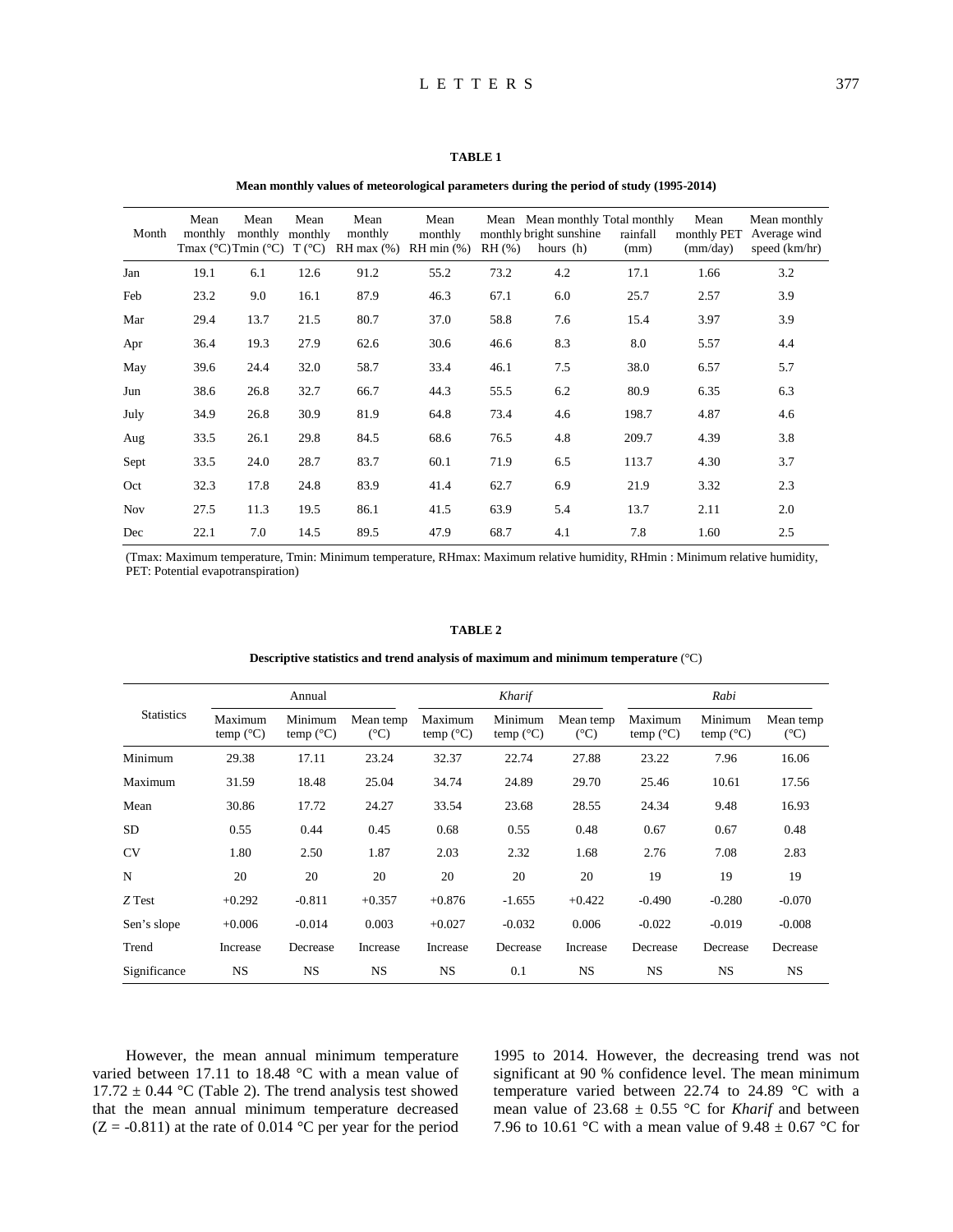*Rabi* season for the same period of study. The minimum temperature decreased both for *Kharif*  $(Z = -1.655)$  and *Rabi*  $(Z = -0.280)$  seasons at the rate of 0.032 and 0.019 °C per year, respectively, as indicated by Sen's slope estimator. The decreasing trend of mean minimum temperature was significant at 90% confidence level for *Kharif* season only but not for *Rabi* season. The annual, *Kharif* and *Rabi* minimum temperature also showed little variation as indicated by CV value of less than 10% (Table 2). The annual mean temperature increased  $(Z = +0.357)$  at the rate 0.003 °C per year whereas *Kharif* mean temperature increased  $(Z = +0.006)$  at the rate 0.006 °C per year (Table 2). However, the *Rabi* mean temperature decreased ( $Z = -0.070$ ) at the rate 0.008 °C per year. The trends of mean temperature were nonsignificant at 90% confidence level for all the three periods considered. Many workers have also reported increase in the annual mean temperature in other parts of India (Rupa Kumar *et al.*, 2006; Patle *et al.*, 2013; Choudhury *et al*., 2012)

The mean annual maximum relative humidity (RH) varied between 74.04 to 85.11% with a mean value of 79.79  $\pm$  2.50% and mean annual minimum RH varied between 43.68 to 56.30% with a mean value of  $47.57 \pm 3.26\%$  (Table 3). Both the mean annual maximum and minimum RH increased (Test *Z* value of +1.395 for maximum RH and +1.979 for minimum RH) during the period 1995 to 2014. The rate of increase was 0.165% per year for maximum RH and 0.206% per year for minimum RH. However, the increasing trend of RH was significant (95% confidence level) for minimum RH and nonsignificant for maximum RH.

The mean *Kharif* maximum RH varied between 77.00 to 91.54% with a mean value of  $83.49 \pm 3.45$ % and mean *Kharif* minimum RH varied between 53.31 to 68.37% with a mean value of  $58.70 \pm 4.37$ % during the period of study from 1995 to 2014 (Table 3). The *Kharif* maximum RH increased  $(Z = +1.525)$  at the rate of 0.201% per year and minimum RH increased  $(Z = +1.363)$  at the rate of 0.265% per year for the same period of study. However, the increasing trends of both maximum and minimum RH of *Kharif* season were not significant at 90% confidence level.

The mean *Rabi* maximum RH ranged between 80.60 to 93.45% with an average value of  $86.92 \pm 3.12$ % and mean *Rabi* minimum RH ranged between 34.58 to 56.37% with a mean value of  $45.26 \pm 5.41\%$  for the study period (Table 3). The maximum RH increased  $(Z = +1.609)$  at the rate of 0.248% per year whereas minimum RH increased  $(Z = +1.679)$  at the rate of 0.381% per year. The increasing trend of *Rabi* minimum RH was significant

whereas it was not significant (90% confidence level) with respect to *Rabi* maximum RH .

The mean RH increased for annual  $(Z = +1.720)$ , *Kharif* ( $Z = +1.590$ ) and *Rabi* ( $Z = +1.889$ ) period and the rate of increase was 0.187%, 0.226% and 0.301% per year, respectively. The increasing trend was significant for annual and *Rabi* period but was not significant for *Kharif* at 90% confidence level. Similar results were reported by many researchers for India (Padmakumari *et al.*, 2013; Patle *et al.*, 2013). The maximum, minimum and mean RH of Annual, *Kharif* and *Rabi* period showed least variation except for the minimum RH of *Rabi* season with CV value of  $>10\%$ .

The mean annual bright sunshine hours (BSS) varied between 5.24 to 7.78 with a mean value of  $6.02 \pm 0.64$ (Table 4). The test Z value of -2.174 and Sen's slope of -0.049 indicated that mean annual BSS decreased significantly (95% confidence level) at the rate of 0.049 hrs/year during the period of 1995 to 2014. The mean bight sunshine hour during *Kharif* varied between 4.31 to 7.69 with an average value of  $5.70 \pm 0.82$  and during *Rabi* varied between 4.43 to 7.92 with an average value of  $5.47 \pm 0.81$ . Both *Kharif* (Z = -1.528) and *Rabi*  $(Z = -3.289)$  bright sunshine hour decreased at the rate of 0.058 and 0.084 hrs/year, respectively for the same period. The decrease of BSS was significant (99% confidence level) for *Rabi* season whereas it was non-significant during *Kharif* season. Padmakumari *et al.* (2013) and Patle *et al.* (2013) have also observed significant decrease of BSS in many parts of India. The decrease of bright sunshine hours in Delhi and elsewhere in India can be attributed to the increasing aerosol particles in the atmosphere caused by the anthropogenic activity (Padmakumari *et al.*, 2013). Aerosols and other particulate matters absorb solar energy and reflect sunlight back into the space. The mean annual, *Kharif* and *Rabi* BSS showed appreciable variation with CV values of 10.56, 14.39 and 14.72%, respectively.

The mean annual average wind speed (AWS) varied between 2.71 to 5.37 km/hr with an average value of  $3.87 \pm 0.80$  for the period of 1995 to 2014 (Table 4). The mean annual AWS increased  $(Z = +1.460)$  at the rate of 0.047 km/hr per year from 1995 to 2014 which was not significant at 90% confidence level. The mean AWS of *Kharif* varied between 1.74 to 5.41 km/hr and of *Rabi* between 1.56 to 4.29 km/hr with a mean value of  $3.59 \pm 1.15$  km/hr and  $3.08 \pm 0.81$  km/hr, respectively. Both *Kharif* ( $Z = +1.200$ ) and *Rabi* ( $Z = +0.770$ ) mean AWS increased at the rate 0.057 and 0.039 km/hr per year, respectively. Similar type of result has been reported by Patle *et al.* (2013) for Hissar, India. Similar to mean annual AWS, both *Kharif* and *Rabi* AWS trend were not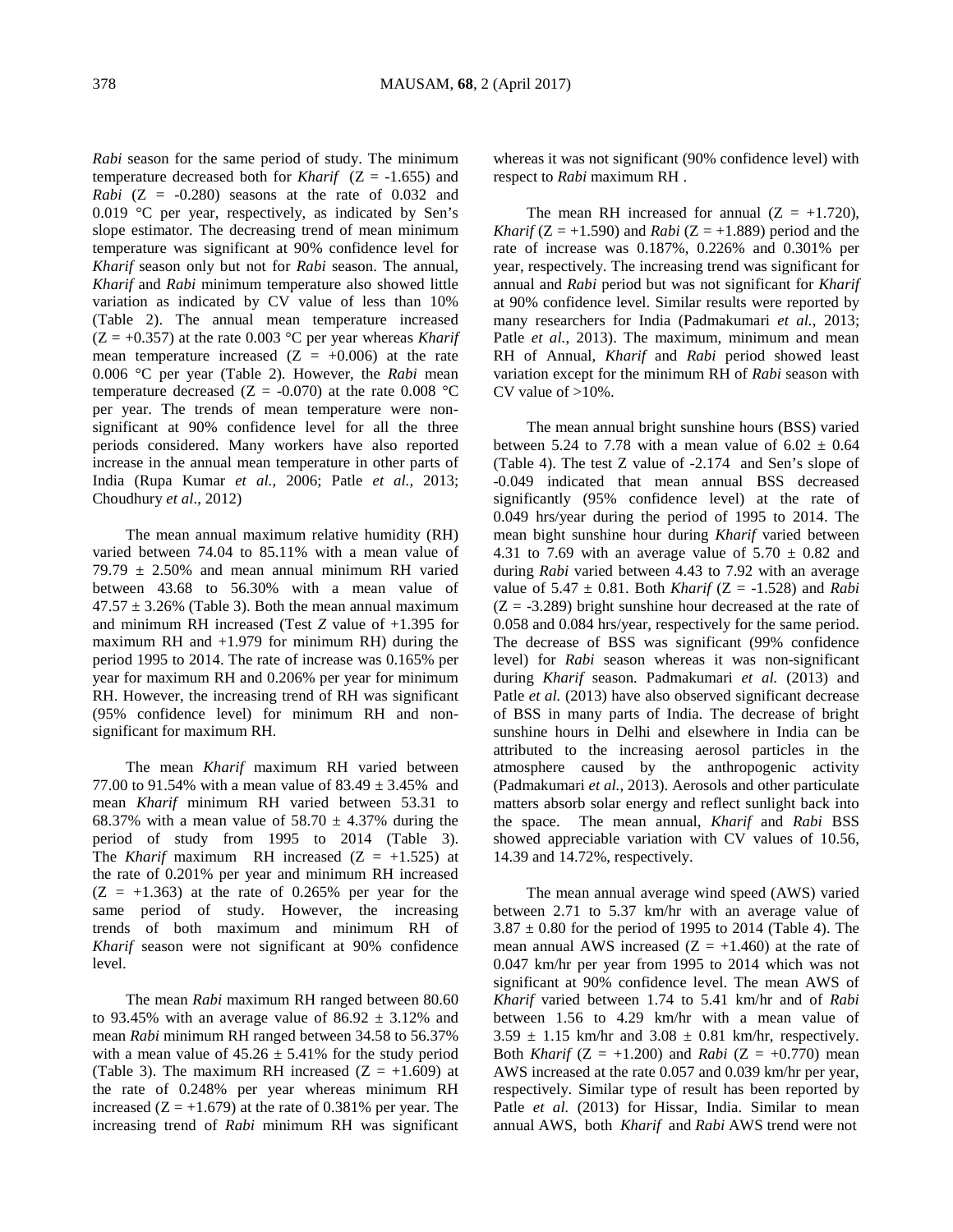### **TABLE 3**

#### **Descriptive statistics and trend analysis of maximum and minimum relative humidity (%)**

|                   |                     | Annual            |                |                         | Kharif                  |                     | Rabi             |                  |                  |
|-------------------|---------------------|-------------------|----------------|-------------------------|-------------------------|---------------------|------------------|------------------|------------------|
| <b>Statistics</b> | Maximum<br>$RH$ (%) | Minimum<br>RH (%) | Mean<br>RH (%) | Maximum<br>$RH$ $(\% )$ | Minimum<br>$RH$ $(\% )$ | Mean<br>$RH$ $(\%)$ | Maximum<br>RH(%) | Minimum<br>RH(%) | Mean<br>$RH$ $%$ |
| Minimum           | 74.04               | 43.68             | 59.05          | 77.00                   | 53.31                   | 65.37               | 80.60            | 34.58            | 57.72            |
| Maximum           | 85.11               | 56.30             | 69.24          | 91.54                   | 68.37                   | 79.96               | 93.45            | 56.37            | 74.90            |
| Mean              | 79.79               | 47.57             | 63.69          | 83.49                   | 58.70                   | 71.10               | 86.92            | 45.26            | 66.12            |
| <b>SD</b>         | 2.50                | 3.26              | 2.61           | 3.45                    | 4.37                    | 3.62                | 3.12             | 5.41             | 3.85             |
| <b>CV</b>         | 3.13                | 6.85              | 4.09           | 4.13                    | 7.44                    | 5.09                | 3.59             | 11.95            | 5.82             |
| N                 | 20                  | 20                | 20             | 20                      | 20                      | 20                  | 19               | 19               | 19               |
| Z test            | $+1.395$            | $+1.979$          | $+1.720$       | $+1.525$                | $+1.363$                | $+1.590$            | $+1.609$         | $+1.679$         | $+1.889$         |
| Sen's slope       | $+0.165$            | $+0.206$          | 0.187          | $+0.201$                | $+0.265$                | 0.226               | $+0.248$         | $+0.381$         | 0.301            |
| Trend             | Increase            | Increase          | Increase       | Increase                | Increase                | Increase            | Increase         | Increase         | Increase         |
| Significance      | <b>NS</b>           | 0.05              | 0.1            | <b>NS</b>               | <b>NS</b>               | <b>NS</b>           | <b>NS</b>        | 0.1              | 0.1              |

# **TABLE 4**

# **Descriptive statistics and trend analysis of bright sunshine hour (hr) and average wind speed (km/hr)**

| <b>Statistics</b> |          | Bright sunshine hour (hr) |          | Average wind speed (km/hr) |           |           |  |
|-------------------|----------|---------------------------|----------|----------------------------|-----------|-----------|--|
|                   | Annual   | Kharif                    | Rabi     | Annual                     | Kharif    | Rabi      |  |
| Minimum           | 5.24     | 4.31                      | 4.43     | 2.71                       | 1.74      | 1.56      |  |
| Maximum           | 7.78     | 7.69                      | 7.92     | 5.37                       | 5.41      | 4.29      |  |
| Mean              | 6.02     | 5.70                      | 5.47     | 3.87                       | 3.59      | 3.08      |  |
| SD.               | 0.64     | 0.82                      | 0.81     | 0.80                       | 1.15      | 0.81      |  |
| <b>CV</b>         | 10.56    | 14.39                     | 14.72    | 20.78                      | 32.03     | 26.26     |  |
| N                 | 20       | 20                        | 19       | 20                         | 20        | 19        |  |
| Z Test            | $-2.174$ | $-1.528$                  | $-3.289$ | $+1.460$                   | $+1.200$  | $+0.770$  |  |
| Sen's slope       | $-0.049$ | $-0.058$                  | $-0.084$ | $+0.047$                   | $+0.057$  | $+0.039$  |  |
| Trend             | Decrease | Decrease                  | Decrease | Increase                   | Increase  | Increase  |  |
| Significance      | 0.05     | <b>NS</b>                 | 0.01     | <b>NS</b>                  | <b>NS</b> | <b>NS</b> |  |

significant at 90% confidence level. The mean annual, *Kharif* and *Rabi* AWS showed appreciable variation with CV value of 20.78, 32.03 and 26.26%, respectively.

The mean annual Potential evapotranspiration (PET) varied between 3.49 to 4.39 mm/day with a mean value of  $3.94 \pm 0.24$  mm/day for the study period 1995 to 2014 (Table 5). The annual PET increased  $(Z = +0.552)$  at the rate of 0.008 mm/day per year as shown by the Sen's slope. The mean PET for *Kharif* varied between 3.67 to 4.81 mm/day with a mean value of  $4.22 \pm 0.34$  mm/day and for *Rabi* between 2.10 to 2.68 mm/day with a mean value of  $2.38 \pm 0.17$  mm/day. Contrary to mean annual PET, mean *Kharif* PET (Z = -0.357) decreased at the rate 0.005 mm/day per year. However, the mean *Rabi* PET did not show any trend during the same period of study. Both Annual and *Kharif* trends were non-significant at 90% confidence level. The mean annual, *Kharif* and *Rabi* PET showed least variation ( $CV \le 10\%$ ). The increasing trend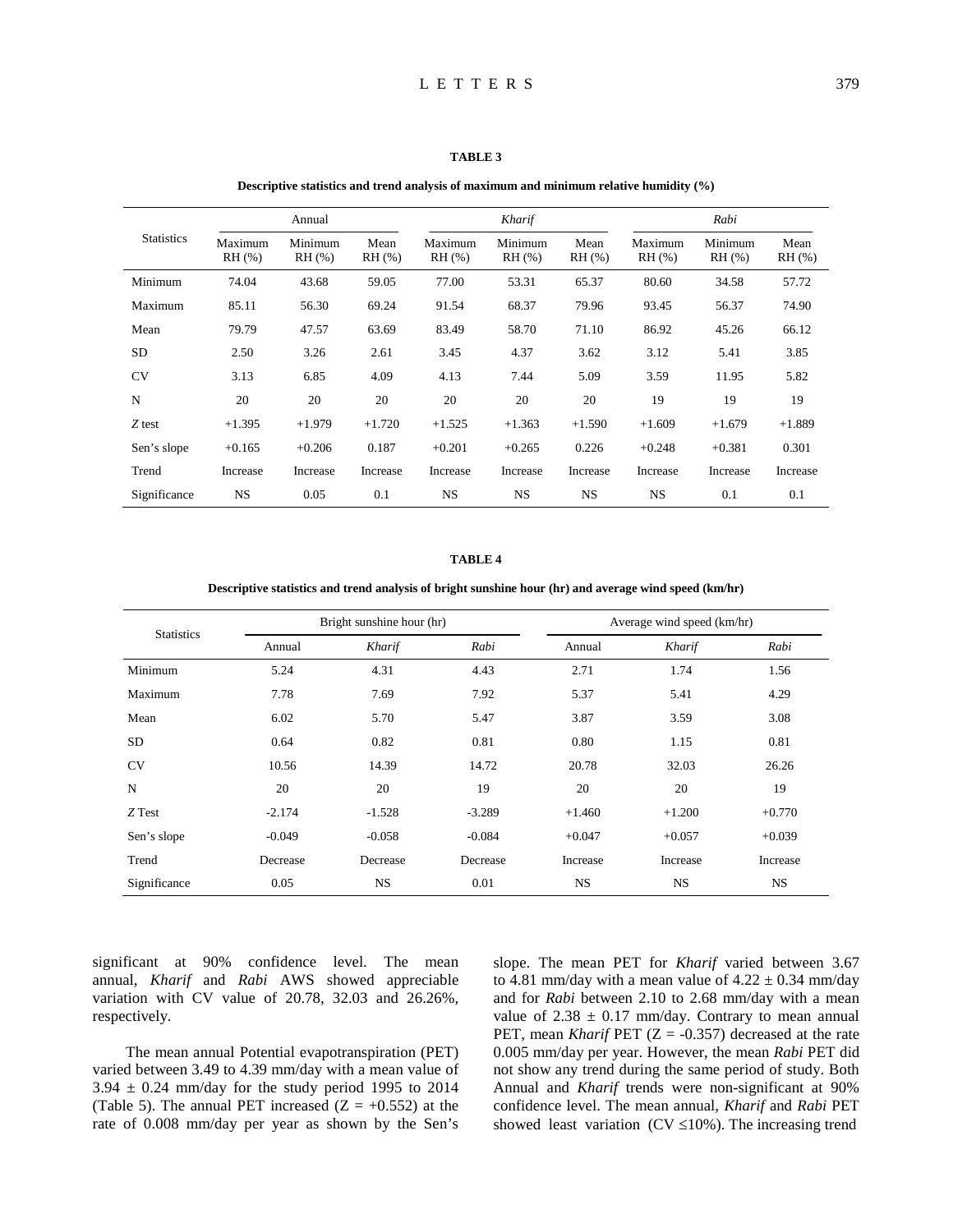|                   |          | Potential evapotranspiration (mm/day) |           | Rainfall (mm) |           |                |  |
|-------------------|----------|---------------------------------------|-----------|---------------|-----------|----------------|--|
| <b>Statistics</b> | Annual   | Kharif                                | Rabi      | Annual        | Kharif    | Rabi           |  |
| Minimum           | 3.49     | 3.67                                  | 2.10      | 554           | 270       | $\overline{2}$ |  |
| Maximum           | 4.39     | 4.81                                  | 2.68      | 1670          | 1199      | 251            |  |
| Mean              | 3.94     | 4.22                                  | 2.38      | 815           | 544       | 89             |  |
| <b>SD</b>         | 0.24     | 0.34                                  | 0.17      | 256           | 223       | 75             |  |
| <b>CV</b>         | 6.18     | 8.06                                  | 7.30      | 31            | 41        | 8              |  |
| N                 | 20       | 20                                    | 19        | 20            | 20        | 19             |  |
| Z Test            | $+0.552$ | $-0.357$                              | 0.00      | $-0.097$      | 0.422     | $-0.910$       |  |
| Sen's slope       | 0.008    | $-0.005$                              | 0.00      | $-2.238$      | 5.264     | $-1.400$       |  |
| Trend             | Increase | Decrease                              | No trend  | Decrease      | Increase  | Decrease       |  |
| Significance      | NS.      | <b>NS</b>                             | <b>NA</b> | <b>NS</b>     | <b>NS</b> | NS.            |  |

**TABLE 5**

**Descriptive statistics and trend analysis of potential evapotranspiration (mm/day) and rainfall (mm)**

of mean annual PET is contrary to the findings of many authors (Verma *et al.*, 2008; Patle *et al.*, 2013; Padmakumari *et al*., 2013) for different parts of India. The negative trend of mean annual PET in spite of decreased BSS (Table 4) may be attributed to the increased mean annual temperature and average wind speed (Tables 2 and 4) at the study location.

The total annual rainfall (P) varied between 554 to 1670 mm with a mean value of  $815 \pm 256$  mm for the period 1995 to 2014 (Table 5). The total annual rainfall decreased  $(Z = -0.097)$  over the years at the rate of 2.238 mm per year, which was non-significant at 90% confidence level. The *Kharif* total rainfall varied between 270 to 1199 mm with a mean value of 544 ± 223 and *Rabi* total rainfall between 2 to 251 mm with a mean value of  $89 \pm 75$  for the same period of study. The *Kharif* rainfall increased  $(Z = +0.422)$  at the rate 5.264 mm per year where as *Rabi* rainfall decreased  $(Z = -0.910)$  at the rate 1.400 mm per year during the study period. The rate of change of both *Kharif* and *Rabi* rainfall were nonsignificant for the period of study. The total annual, *Kharif* and *Rabi* rainfall did not show any definite trend throughout India (Rupa Kumar *et al.*, 2006; Jain and Kumar, 2012; Choudhury *et al.*, 2012; Laskar *et al*., 2014). The total rainfall in annual and *Kharif* period showed wide variation with CV value of 31 and 41%, respectively where as *Rabi* period showed little variation with CV of 8.42% during the period of study.

The monthly climatic water balance (Thorntwaite and Mather, 1955) of IARI, New Delhi is depicted in Fig. 1. Out of the 12 months, August month showed water surplus (121.3 mm) where as July month showed neither water surplus nor water deficit. However, the rest 10 months showed water deficit varying between 34.2 mm in the month of January to 165.6 mm in the month of May. The highest water deficit in the month of May is attributed to the highest PET (203.6 mm) and least precipitation (38 mm). The yearly total water deficit of the station was 800.4 mm and total water surplus was 121.3 mm.

The monthly P/PET varied between 0.05 in April to 1.54 in August. The mean P/PET was 1.05 for *Kharif* season and 0.25 for *Rabi* season. The higher P/PET (>1.0) in *Kharif* season suggests successful cropping during *Kharif* season. The July month P/PET (1.32) indicates sowing of *Kharif* crops in the first week of July. However the lower value of P/PET (<0.5) suggest that *Rabi* crops can be grown in the month of November either with residual soil moisture or pre-sowing irrigation followed by supplemental irrigation for optimum crop growth and development.

From the study of trend analysis of climatic parameters and climatic water balance it can be concluded that

(*i*) The mean annual and *Kharif* maximum temperature increased at the rate of 0.006 and 0.876 °C per year, respectively where as mean *Rabi* maximum temperature decreased at the rate 0.022 °C for the period 1995 to 2014. The annual, *Kharif* and *Rabi* minimum temperature decreased at the rate 0.014, 0.032 and 0.019 °C per year,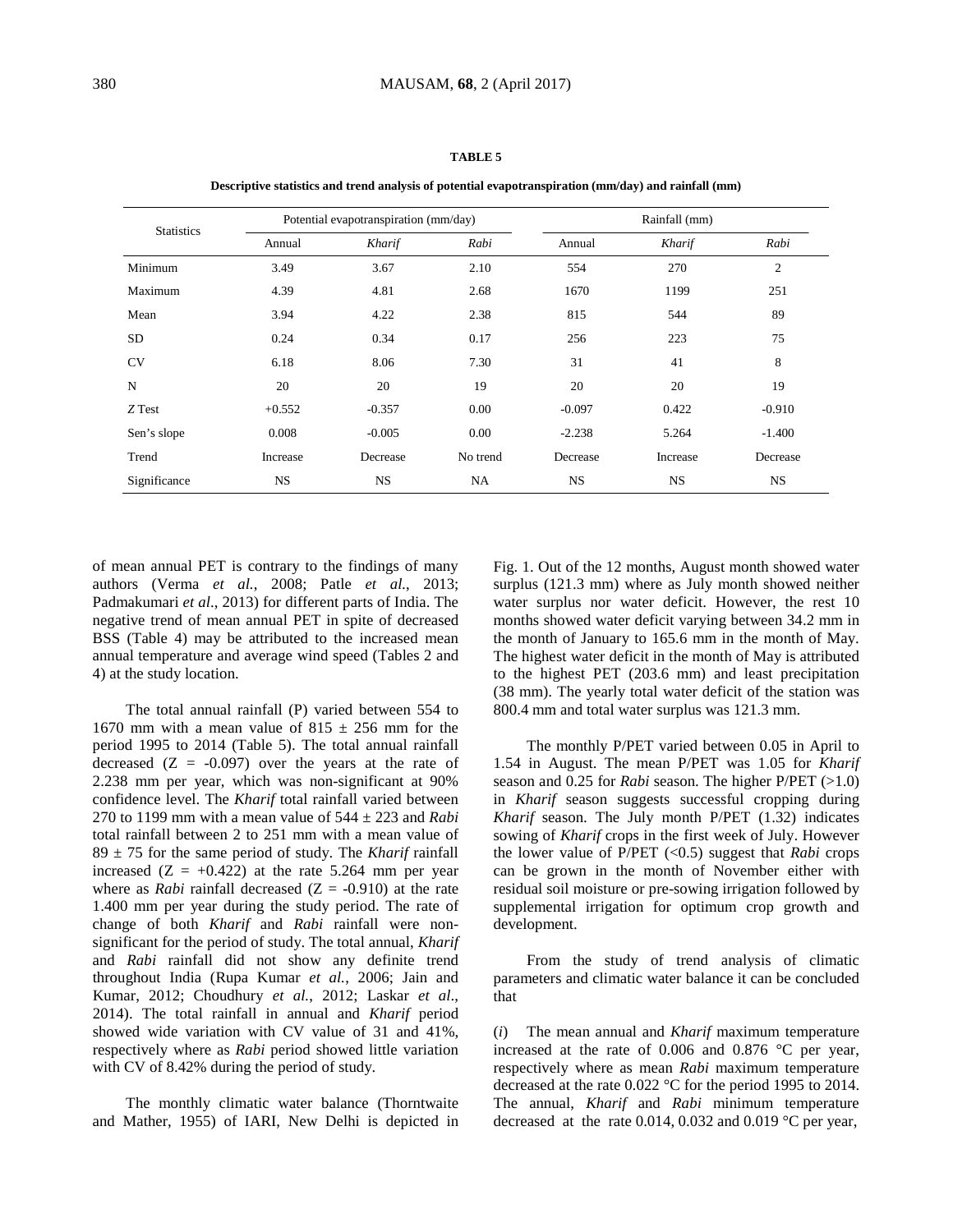

**Fig. 1.** Monthly climatic water balance for the period 1995 to 2014 at IARI, New Delhi (P-Precipitation, PET: Potential evapotranspiration, WS: Water surplus, WD: Water deficit)

respectively for the study period. The annual and *Kharif* mean temperature increased at the rate 0.003 and 0.006 °C per year where as *Rabi* mean temperature decreased at the rate 0.008 °C per year for the study period.

(*ii*) The mean annual maximum, minimum and mean RH increased at the rate of 0.165, 0.206 and 0.187% per year, respectively for the period 1995 to 2014. Similarly, mean *Kharif* maximum, minimum and mean RH increased at the rate of 0.201, 0.265 and 0.226% per year whereas mean *Rabi* maximum, minimum and mean RH increased at the rate of 0.248, 0.381 and 0.301% per year for the study period.

(*iii*) The mean annual, *Kharif* and *Rabi* BSS decreased at the rate 0.049, 0.058 and 0.084 hrs per year, respectively for the period of study 1995 to 2014. The average wind speed increased at the rate 0.047, 0.057 and 0.039 km/hr for the period of study.

(*iv*) The mean annual PET increased at the rate of 0.008 mm/day per year whereas mean *Kharif* PET decreased at the rate of 0.005 mm/day per year. However, the mean *Rabi* PET did not show any trend during the study period.

(v) The total annual rainfall increased at the rate of 2.238 mm per year for the period considered. However, total *Kharif* rainfall increased at the rate 5.264 mm per year and *Rabi* rainfall decreased at the rate 1.400 mm per year for the study period.

(*vi*) The climatic water balance study of the station indicated that August month is water surplus, July month

is neither water surplus nor deficit whereas the rest 10 months show water deficit. It also indicated that successful rainfed cropping during *Kharif* season is possible but, *Rabi* cropping requires supplemental irrigation

#### **References**

- Allen, R. G., Pereira, L. S., Raes, D. and Smith, M., 1998, "Crop evapotranspiration - Guidelines for computing crop water requirements", **56**, FAO, Rome, FAO Irrigation and Drainage Paper.
- Chattopadhyay, N. and Hulme, M., 1997, "Evaporation and potential evapotranspiration in India under conditions of recent and future climate change", *Agricultural and Forest Meteorology*, **87**, 55-72.
- Choudhury, B. U., Das, A., Ngachan, S. V., Slong, A., Bordoloi, L. J. and Chowdhury, P., 2012, "Trend analysis of long term weather variables in mid altitude Meghalaya, North-East India", *Journal of Agricultural Physics*, **12**, 1, 12-22.
- Debnath, G. C., 1996, "Study of climatic water balance of Bhubaneshwar for crop planning", *Mausam*, **47**, 434-436.
- Gilbert, R. O., 1987, "Statistical Methods for Environmental Pollution Monitoring", Van Nostrand Reinhold Co., New York, p320.
- IPCC, 2007, "Climate Change 2007", The Physical Science Basis, Contribution of working group I to the fourth assessment report of the Intergovernmental Panel on Climate Change, Cambridge University Press, Cambridge, United Kingdom and New York, USA.
- Jain, S. K. and Kumar, V., 2012, "Trend analysis of rainfall and temperature data for India", *Current Science*, **102**, 37-49.
- Kendall, M. G., 1975, "Rank correlation methods", 4<sup>th</sup> edition, Charles Griffin, London, U.K.